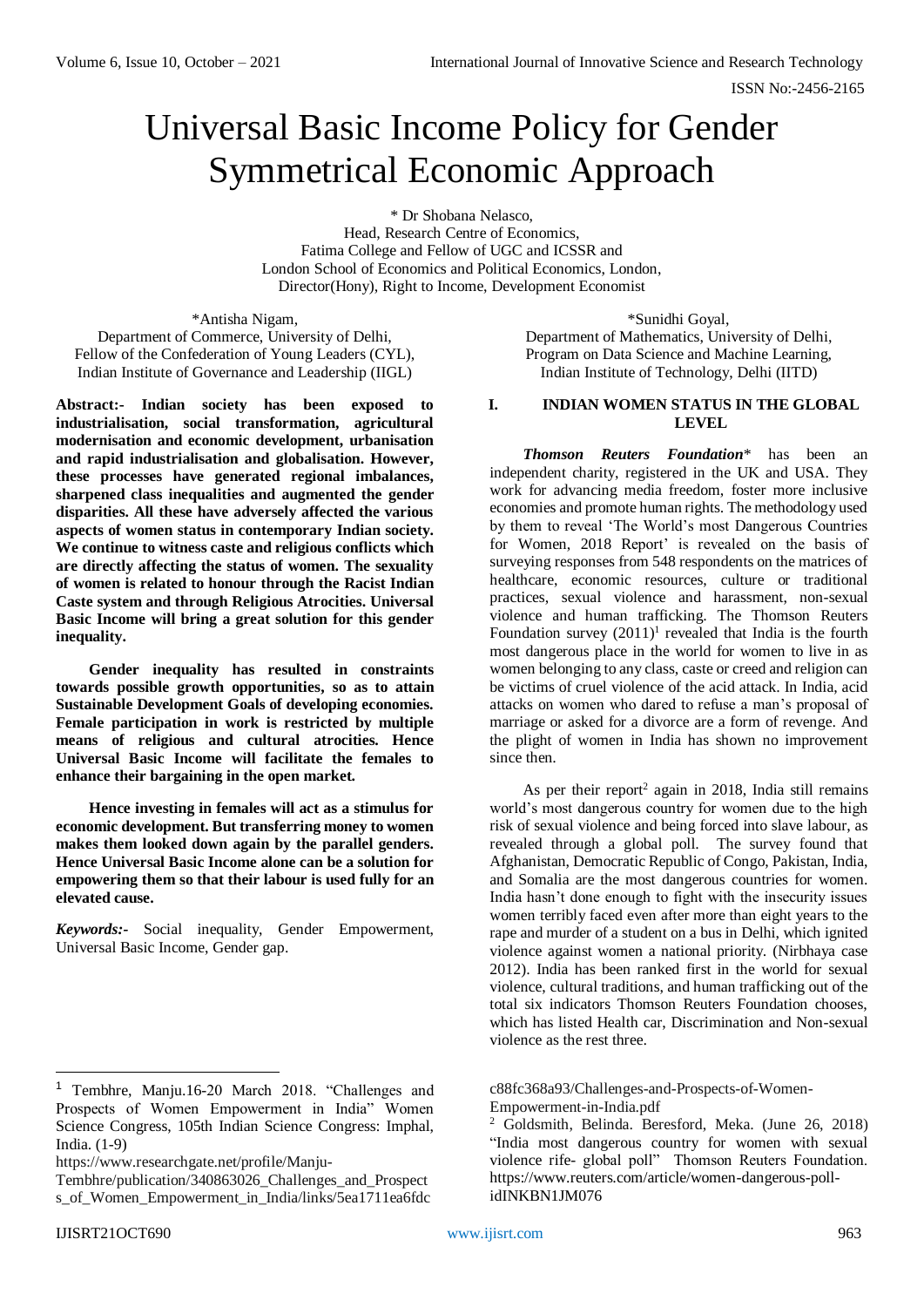*The World's Women Report 2015* brings out more on the plight of women in different age groups. The 2005–2006 DHS<sup>3</sup> in India found that nearly half (47 per cent) of evermarried girls and women aged 15 to 49 belonging to 'Scheduled Tribes' reported experiences of emotional, physical or sexual violence committed by their husbands, compared to 40 per cent of the total population. . Based on available data, women are far more likely to be victims than perpetrators of intimate partner violence; in one country, women were over 50 times more likely to be victims (India, 2005–2006). Very few women who experience violence seek help. In India the dishonor it brings upon the family of the perpetrator causes such resistance to seek outside help from recognized institutions and non-governmental organizations. The proportion of women aged 15-49 years in India who experienced violence<sup>4</sup> and sought help from any other source in the duration of 2000-2013 was barely crossing 35%, and from police, it hardly crossed 3.5%.

The situation grew worse during Covid-19 lockdowns, when many women and girls had to isolate themselves in unsafe environments. Often home is considered a secure place but amidst the pandemic, women in India faced heightened risk of intimate partner violence being locked inside home with them for round the day.

*GDI, GEM, GII* are some of the UNDP indicators that rank countries' position of women status at international level. The Global Gender Gap reported by World Economic Forum<sup>5</sup> benchmarks the evolution of gender-based gaps among four key dimensions (Economic Participation and Opportunity, Educational Attainment, Health and Survival, and Political Empowerment) and tracks progress towards closing these gaps over time. In 2020 the Global Gender Gap index benchmarks 156 countries, providing a tool for crosscountry comparison and to prioritize the most effective policies needed to close gender gaps. India's position has declined 28 places to rank 140 among those 156 countries, thus becoming the third-worst performer in South Asia closing 6205% of its gap. In the year 2020, India stood at 112nd position among the 153 countries. The decline has majorly occurred on the front of the political empowerment subindex, with a noted decline in women ministers from 23.1% in 2019 to 9.1% in 2021.

*"Among the drivers of this decline is a decrease in women's labour force participation rate, which fell from 24.8% to 22.3%. In addition, the share of women in professional and technical roles declined further to 29.2%. The share of women in senior and managerial positions also* 

<sup>5</sup> [https://www.weforum.org/reports/ab6795a1-960c-42b2](https://www.weforum.org/reports/ab6795a1-960c-42b2-b3d5-587eccda6023) [b3d5-587eccda6023](https://www.weforum.org/reports/ab6795a1-960c-42b2-b3d5-587eccda6023) The methodology for 2021 index has *remains low: only 14.6% of these positions are held by women and there are only 8.9% firms with female top managers,"* the report said.



*Source: World Economic Forum*

India stands sixth among the South Asian countries in the Gender Gap Index according to the World Economic Forum.

Another pressing index is *Gender Development Index (GDI)<sup>6</sup>* which is a "gender-sensitive extension of the HDI" (Klasen 245). It measures gender gaps in human development achievements by accounting for disparities between women and men in three basic dimensions of human developmenthealth, knowledge, and living standards using component indicators as in the Human Development Index (HDI), which in turn creates a development score penalty for gender gaps in any of the categories of the Human Development Index which include life expectancy, adult literacy, school enrollment, and logarithmic transformations of per-capita income.. As per Human Development Report 2020, the GDI value of India is 0.820, with the GDI value for females as 0.573 and that for males at 0.699, witnessing a stark contrast. *Gender Empowerment Measure(GEM)<sup>7</sup>* is a measure of inequalities between men's and women's opportunities in a country. It combines inequalities in three areas: political participation and decision making, economic participation and decision making, and power over economic resources. The GEM was designed to measure "whether women and men are able to actively participate in economic and political life and take part in decision-making" India's gender gap on economic participation and opportunity sub-index has also widened by 3% with highest decline in political empowerment sub-index by 1.5 points. India ranks bottom five in dsicrimination against women in the health and survival subindex.<sup>8</sup>

remained stable since its original conception in 2006 providing a basis for robust cross-counrty and time-series analysis.

6 [http://hdr.undp.org/en/content/gender-development](http://hdr.undp.org/en/content/gender-development-index-gdi)[index-gdi](http://hdr.undp.org/en/content/gender-development-index-gdi)

[https://archive.unescwa.org/gender-empowerment](https://archive.unescwa.org/gender-empowerment-measure#:~:text=The%20Gender%20Empowerment%20Measure)[measure#:~:text=The%20 Gender%20Empowerment%20](https://archive.unescwa.org/gender-empowerment-measure#:~:text=The%20Gender%20Empowerment%20Measure)  [Measure](https://archive.unescwa.org/gender-empowerment-measure#:~:text=The%20Gender%20Empowerment%20Measure) (GEM, and % 20 power % 20 over%20economic%20resources.

<sup>8</sup> Asian Development Bank, Basic Statistics, 2021(April 2021)

 $\overline{\mathbf{3}}$ The World's Women 2015 Report https://unstats.un.org/UNSD/gender/downloads/WorldsWo men2015\_chapter6\_t.pdf

<sup>4</sup> Compiled by United Nations Statistics Division from Demographic and Health Surveys (DHS, Reproductive Health Surveys (RHS) and Multiple Indicator Cluster Surveys (MICS), (ICF 2014, CDS 2014 and UNICEF 2014c) https://unstats.un.org/UNSD/gender/downloads/WorldsWo men2015\_chapter6\_t.pdf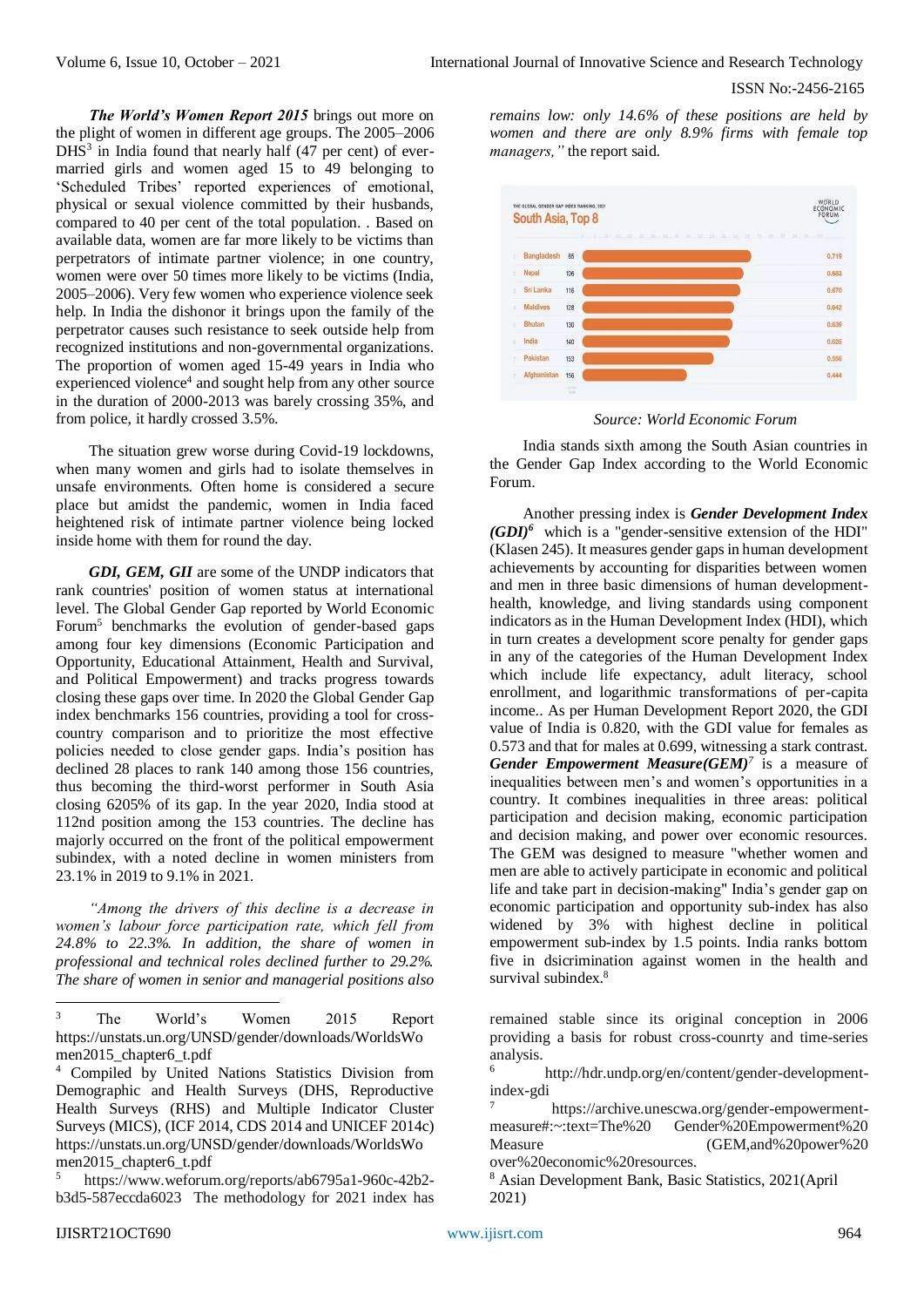The HDI Report also calculates *Global Inequality Index (GII)* to highlight gender-based inequalities in the countries, taken on three measures- economic activity, reproductive health and empowerment. India slips by two places to 131 on human development index 2020, low on gender equality. The UN report says that the labour force participation rate of women in India was 20.5% in 2019 against 76.1% men. India was ranked 129 on HDI in 2019 and 130 in 2018.

Gender Inequality Index shows a downtrend trend for the Indian Economy. Despite rapid economic growth, the explosion of microcredit programs and self-help groups, and laudable efforts to increase women's political participation, gender disparities have remained deep and persistent in India. The UN Gender Inequality Index has ranked India below several sub-Saharan African countries. Gender disparities are even more pronounced in economic participation and women's business conditions in India. Using data from the 2011 Global Gender Gap report, Figure 1 shows that while India scores around the average of the gender gap index overall (horizontal axis), its score for women's economic participation and opportunity is worse than 95% of all countries in the sample (vertical axis). Despite India being the second fastest growing economy in the world, gender disparities have remained deep and persistent in India.<sup>9</sup>

**At Risk Of Poverty of Social Exclusion:** AROPE, expanded as At Risk Of Poverty of Social Exclusion, corresponds to the sum of people who are either at risk of poverty, or severely materially and socially deprived or living in a household with a very low work intensity. According to ADB<sup>10</sup> data in 2019, for every 1,000 babies born in India in 2019, 34 die before their 5th birthday due to poverty and undernourished mothers, who could not afford a nutritious diet to remain healthy and give birth to a healthy child. Often the presence of women is neglected assuming they are meant for life within the kitchen and do not require much for their men, as compared to men who are more involved in physically intensive labor. There is no data as of yet about the proportion of the women living below the poverty line.<sup>11</sup>

# **II. DEVELOPMENT POLICY OF UNIVERSAL BASIC INCOME AND GENDER SYMMETRY**

Introduction of Universal Basic Income will act as a great sword to empower women from various directions and thereby bring a gender symmetric development.

#### A. *Gender equality:*

Universal Basic Income will bring gender equality. This is supported by various researchers too. Schulz<sup>12</sup> in his article 'focuses on how a system with UBI will help address the structural inequalities due to a gender divide in the labour market. It brings to attention the current model of the male breadwinner, the resultant of which all social security encompasses salaried or remunerated work only especially in industrialised countries. This leaves behind care giving/ nurturing workers (women, significantly) who will forever depend on the state or a partner for social protection. With UBI in the works, such female workers are no longer vulnerable to poverty and not at a disadvantage in their relationships with their partners. This is due to the universality and unconditionality of the basic income. Even the international legal framework of human rights such as ILO recommendations and SDGs, advocate the introduction of UBI, especially from a gendered perspective. The article concludes UBI to be a 'logical evolution' from the past social protection legislation.

In a work by Patricia Schulz<sup>13</sup> (2017) that if UBI is implemented unconditionally and at a level covering basic needs, would help tackle the structural inequalities inherited from the past, due to the sexual divide between the public and private sphere. Although the normative framework has improved in many countries of the North and South, and women's education is now higher than men's in a number of countries, on average, women still face de facto unequal chances of political, economic and social participation. Their educational efforts are not rewarded the same: the higher their education, the greater the gender pay gap- one of the most depressing statistics one can consider. Lorena Lombardozzi (2020) also argues UBI to be a policy possessing transformative capacity to empower women and to strengthen their role in society should not be overestimated. $14$ 

Lombardozzi, Lorena<sup>15</sup> critically analyses the relationship between UBI as a social policy and gender

<sup>-</sup><sup>9</sup> Ejaz Ghani, William Kerr, Stephen O'Connell, What explains Gender Disparities in India? What Can Be Done? September 27, 2012,

www.worldbank.org/en/news/opinion/2012/09/27/genderdisparities-india

<sup>10</sup> Asian Development Bank, Basic Statistics, 2021(April 2021)

<sup>11</sup> <https://www.adb.org/countries/india/poverty>

<sup>&</sup>lt;sup>12</sup> Schulz, P. (2017). Universal basic income in a feminist perspective and gender analysis. Global Social Policy, 17(1), 89–92. https://doi.org/10.1177/1468018116686503. https://journals.sagepub.com/doi/abs/10.1177/14680181166 86503

<sup>13</sup> Schulz Patricia. "Universal basic income in a feminist perspective and gender analysis". SAGE journals: GSP

Forum. Published: January 31, 2017 [https://journals.sagepub.com/doi/abs/10.1177/14680181166](https://journals.sagepub.com/doi/abs/10.1177/1468018116686503?journalCode=gspa) [86503?journalCode=gspa](https://journals.sagepub.com/doi/abs/10.1177/1468018116686503?journalCode=gspa)

Lombardozzi, Lorena. "Gender Inequality, SOcial Reproduction and the Universal Basic Income" Volume 91, Issue 2/ p. 317-323 *The Political Quarterly.* First Published: 03 April 2020. https://onlinelibrary.wiley.com/doi/abs/10.1111/1467-

<sup>923</sup>X.12844

<sup>15</sup> Lombardozzi, Lorena (2020). Gender Inequality, Social Reproduction and the Universal Basic Income. Political Quarterly,  $91(2)$  pp.  $317-$ 323.http://www2.euromemorandum.eu/uploads/lombardozzi .2020.gender.ubi.pdf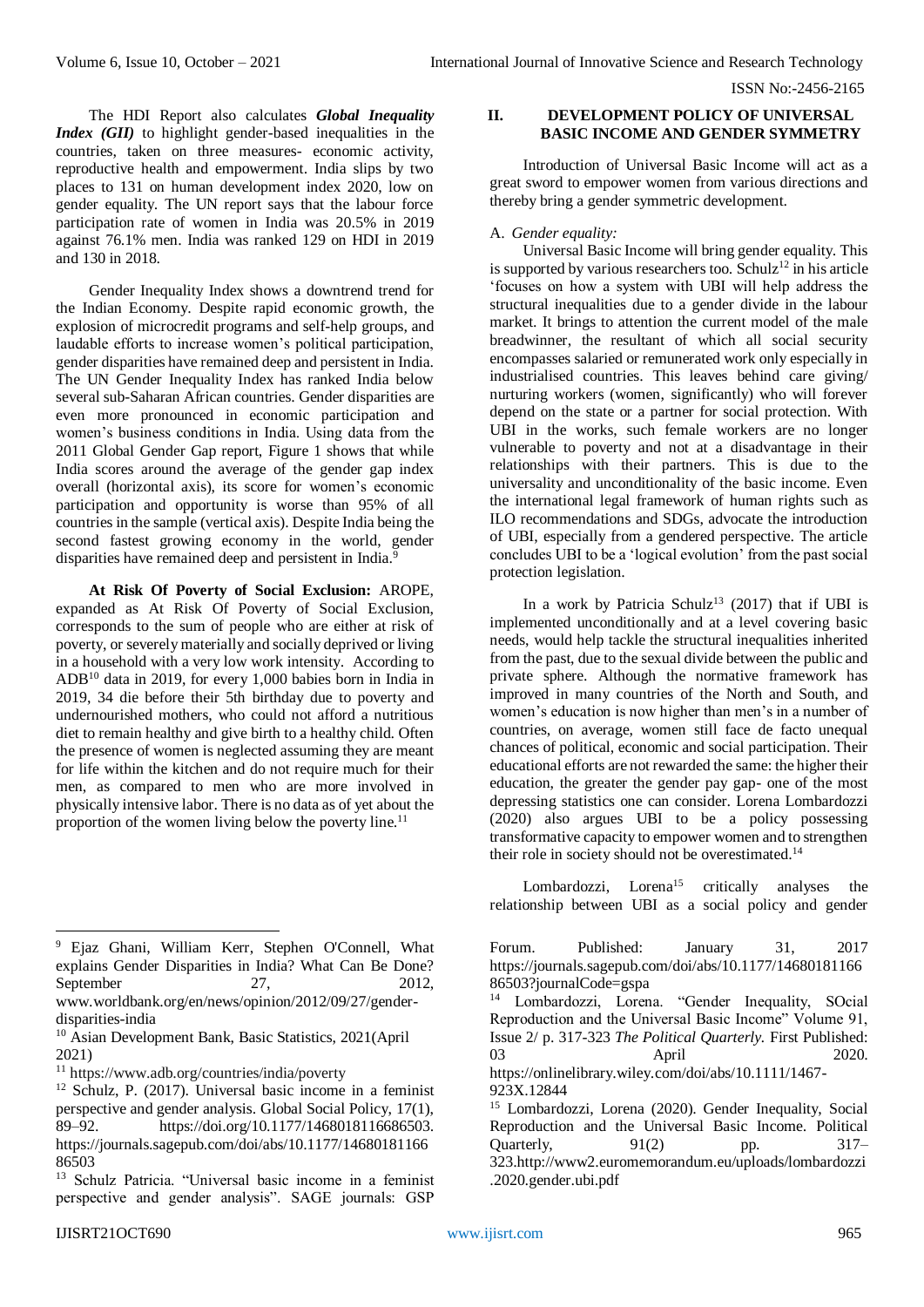inequality. It summarizes all arguments for and against UBI as a tool to eliminate gender inequality.

UBI is seen as a cure-all for the inherent "productivity" bias in neoliberal markets that is exclusive of the contributions made by care work to growth and development. It could also relieve women from economic constraints such as unemployment and no coverage under the social security blanket. Finally, UBI provides autonomy and independence in decision making and improves their bargaining position.

Arguments against the pro-UBI statements (made above) for further gender equality suggest that it simply provides more support to traditional gender roles and gendered division of labour. By replacing social protection and commoditizing both care and career, UBI might further the individualization in the provision of such services. Therefore, injustice and inequality increase in neoliberal institutions, retaining the gender divisions in household and labour.

Other policy alternatives are reviewed. Universal Basic Services (free and public services that address basic material needs- shelter, healthcare, education, transport, communication, etc) could be considered since it separates productivity and individualization from societal well being and distinctly shows differences between citizens and consumers. However, if gender equality is the main aim, targeted responses are suggested here to confront the issues of social reproduction and care providers. It is concluded that the capacity of UBI alone to address gender inequality is overestimated and is to be backed by additional social infrastructure.

*B. Possible Positive Impacts of Ubi On Gender Equality*

Cantillon, Sara and McLean, Caitlin<sup>16</sup> focuses on the individuality aspect of UBI and its impact on intra-household allocation and gender inequalities persistent in it. BIG (Basic Income Guarantee) pilot studies are reviewed for the same. It also includes Universal Child Benefits in its analysis which mirrors several characteristics of UBI.

Impact in 4 specific areas- overall well being, living standards, time allocation and economic autonomy are discussed. BIG models have observed a negative effect in labour force participation among coupled mothers and a positive effect among single mothers. The status in the labour market affects the status within the household. However, this is not evidently seen in terms of improvement in individual material welfare and reducing inequalities within households. While examining improvements in raising economic autonomy, BIG proved to be successful to some extent. The concept of economic autonomy might not pose an advantage at all times as it would mean a trade off against their partner's higher earnings or any other source of finance. Despite its

very little contribution to material welfare, BIG contributes to the feelings of economic autonomy. Irrespective of the above two factors, BIG provides a psychological satisfaction of recognizing unremunerated care work. A link is established between psychological distress and division of expenditure duties. Both men and women's psychological well beings are affected by their savings, investments and debt related activities. BIG eases such distresses creating a positive impact on one's mental health. Finally, while discussing time allocation between work and leisure, career and care for both men and women, it is seen that BIG does not ensure proportional redistribution between caretaking and career related responsibilities among men and women. Increase in income via BIG will not involve more men in unpaid services, rather they will be outsourced more to external childcare services.

In conclusion, BIG's effect on intra household inequalities is fairly ambiguous but the positive and negative impacts in certain areas are very distinct.

The paper $17$  demonstrates how a multi-dimensional perspective on gender equality can prove UBI as a beneficial tool for advancing feminist and progressive idealogies. The element of intersectionality among women is discussed by throwing some light on Global South and poverty. Women are at an inherent disadvantage and at risk of poverty due to structural inequities in the labour market. However, certain groups of women ( single mothers, migrants, refugees, disabled women, ethnic minorities) are more vulnerable and susceptible to it, despite the overall feminization of poverty. UBI can contribute to the reduction of poverty as an element to further gender equity. In specific, UBI prevents poverty more than its alleviation. It also alleviates the incomeinequalities arising from performing tasks outside the conventional labour market.

UBI reduces the potential for exploitative relationships, most of which have female victims. The threat of destitution is removed from an unconditional transfer and also improves intra-household inequalities. It reduces the power of male partners, employers and the state by removing the need for dependence of women on them. It also improves leisure-work time & income inequalities through redistribution between and within households. UBI most importantly complies with the aim of equality of respect by recognizing a woman's work and their personhood and is inclusive of all types of work which is usually not covered under targeted transfers.

Finally, UBI encourages the universal caregiver model wherein both men and women are encouraged to get involved more in both care and wage-work. This addresses the objectives of anti-marginalization and removes androcentrism. Thus, UBI coupled with additional policy

McLean/95cde8163c375ef9572e2deec0f8547ace5c347c

<sup>16</sup> Cantillon, Sara and McLean, Caitlin (2016) "Basic Income Guarantee: The Gender Impact within Households," The Journal of Sociology & Social Welfare: Vol. 43 : Iss. 3 , Article 7. Available at: <https://scholarworks.wmich.edu/jssw/vol43/iss3/7>

<sup>17</sup> McLean, D.C. (September 2015). "Beyond Care : Expanding the Feminist Debate on Universal Basic Income" WiSE Working Paper Series No . 1 https://www.semanticscholar.org/paper/Beyond-Care-%3A-Expanding-the-Feminist-Debate-on-WiSE-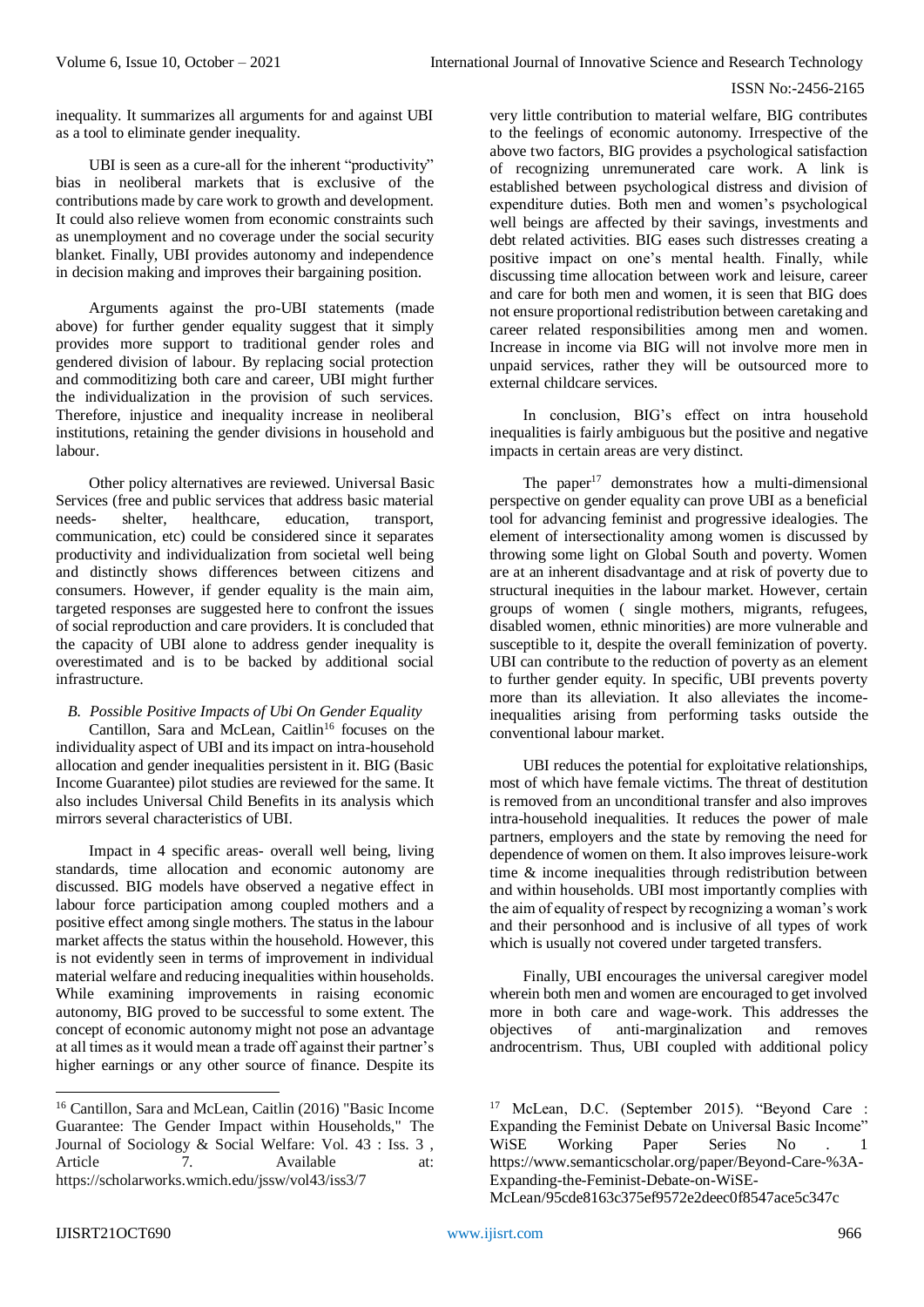measures, would definitely reduce gender inequality by upholding the aforementioned principles.

Nancy Fraser's 7 principles of gender equity are usedanti-poverty, anti-exploitation, income equality, antimarginalisation, anti-androcentrism, equality of respect, leisure-time equality.

According to the World Bank<sup>18</sup>, "The rationale for making transfers universal rests on five main criteria. First, by not establishing a condition or criteria of eligibility, universality circumvents the contentious issue of exclusion and inclusion errors that are inherent in needs-based targeting. Under a UBI, there would be no such errors, as everybody is included by design, hence achieving substantial expansions in coverage.

Second, universality may eliminate any stigma affecting beneficiaries. Third, by changing the default position of people from being potential beneficiaries (subject to eligibility verification) to guaranteed recipients, there may be fewer transaction costs involved in accessing benefits (e.g., there is no need to spend time in applying), and various economic and psychological benefits stemming from a stable source of income over time (e.g., stress reduction, empowerment, avoiding taking desperate actions out of economic hardship). Fourth, a universal transfer would be more labor compatible than most programs, as it removes the price effect of transfers (i.e., the reduction in labor supply to avoid a reduction in benefits). And finally, universality may strengthen programs' political sustainability as beneficiaries (and voters) would draw from the entire income distribution."

*C. Reduce gender-wise inefficiencies of labour market*

The article<sup>19</sup> comments on how UBI is not a fitting solution to advance the feminist agenda in the American socio-political context. It challenges the current domestic division of labour to a certain extent and also facilitates financial ease on women. However, UBI directly avoids the inefficiencies (gender-wise) already existing in the labour market and how it creates hostility to people who choose to combine paid work and care. The author suggests an alternative for BIG that retains its universalism but encourages work and brings ease for people who choose to combine work and care rather than polarization in preferences.

The historical and current state of American politics and how such a progressive policy would work in such circumstances are also discussed. Any such universal policy

in the history of American politics has not been welcomed well- it has pitted the working poor against the non-working poor, enhancing racial tensions. Thus, instead, the author proposes to adopt only components of the BIG which is pragmatic contextually. Policies which support women who balance childcare and work are to be combined with children's allowances. A targeted cash transfer is suggested, towards the poor, which is inclusive of women. In conclusion, the author suggests a change in the character of work and how it has been defined, which would be more revolutionary for gender development than BIG.

### **III. UBI IMPACT ON FEMALE PSYCHOLOGICAL AND EMOTIONAL WELLBEING**

Terbonssen, M. study<sup>20</sup> aims to simulate the future flourishing among men and women recipients of UBI. It examines 3 different domains of how the participants perceived their flourishing in future- social well-being, psychological well-being and emotional well-being. Finally, it also identifies any overlapping and differences in the perceptions. The perceptions are measured through the Mental Health Continuum short form which comprises 14 codes that define the construct of well-being in the 3 aforementioned domains.

Outcomes suggest that- Both genders perceive flourishing in the future emotionally as well as psychologically. Satisfaction and fall in financial burdening are expressed to a great extent. It also shows that UBI might lead to achieving autonomy and independence in all domains, which is a feeling greatly pervasive among participants with higher money conditions than that of their lower counterparts. A wish to contribute more to society by engaging in voluntary work was also seen among both genders. Major differences between the gender were seen only in the area of personal growth and a feeling of purpose, which was greater among females. In contrast, there was a higher expression of social actualization and acceptance and the autonomy of others. Men also displayed a desire to invest more time in familial relationships.

In conclusion, UBI replaces the lack of time one invests in themselves, their social health, provides more autonomy and reduces financial stress. UBI has a positive impact on the overall well-being of both genders and the freedom of choice in allocation might even promote gender equality by enabling the realization of neglected goals.

[https://www.researchgate.net/publication/271705355\\_Basic](https://www.researchgate.net/publication/271705355_Basic_Income_An_Anthology_of_Contemporary_Research) [\\_Income\\_An\\_Anthology\\_of\\_Contemporary\\_Research](https://www.researchgate.net/publication/271705355_Basic_Income_An_Anthology_of_Contemporary_Research)

 $20$  Terbonssen, M. (2017). How might universal basic income influence gender roles? Exploring gender similarities and differences in the imagination of a basic income future scenario.

[https://www.semanticscholar.org/paper/How-might-](https://www.semanticscholar.org/paper/How-might-universal-basic-income-influence-gender-a-Terbonssen/ed86e228a487b6c7)

[universal-basic-income-influence-gender-a-](https://www.semanticscholar.org/paper/How-might-universal-basic-income-influence-gender-a-Terbonssen/ed86e228a487b6c7)

[Terbonssen/ed86e228a487b6c7](https://www.semanticscholar.org/paper/How-might-universal-basic-income-influence-gender-a-Terbonssen/ed86e228a487b6c7) 

 18www.worldbank.org/en/topic/socialprotection/publication/exploring-universal-basic-

income-a-guide-to-navigating-concepts-evidence-and-practices

<sup>19</sup> (Excerpts from Orloff, A.S. (1990). Comment on Ann Withorn, Is One Man's Ceiling, Another Woman's Floor? Previously unpublished paper, presented at the conference, Basic Income Guarantees: A New Welfare Strategy? University of Wisconsin, Madison.) Wispelaere, Jurgen & Widerquist, Karl & Noguera, Jose A. & Vanderborght, Yannick. (2013). Basic Income: An Anthology of Contemporary Research. Ch 22, Why basic income does not promote gender equality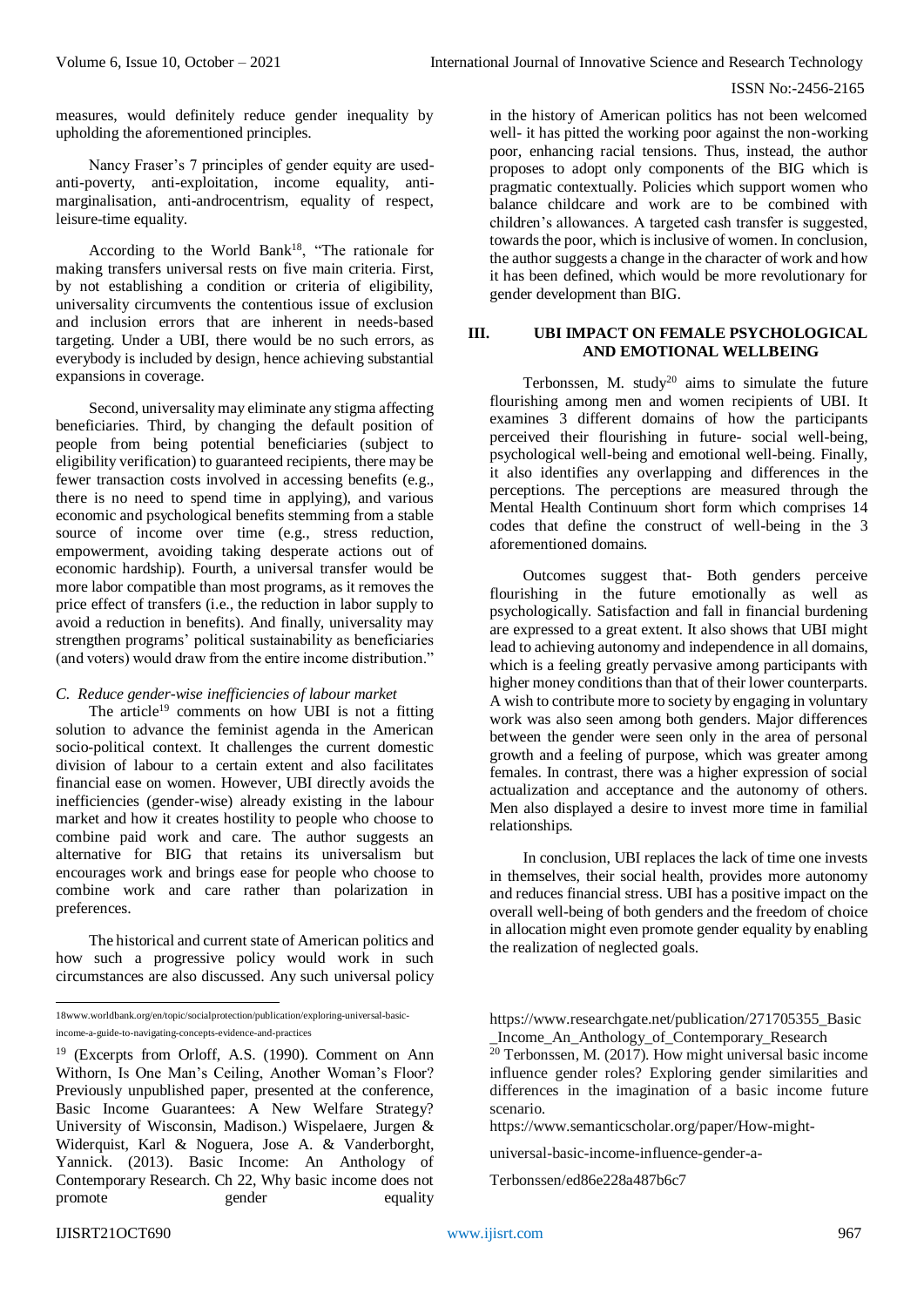There are three parameters mainly in the Indian context on which women should be largely empowered- financial independence, decision making power and women's security. Women of India have been subjugated from the time immemorial. Holy texts and scriptures have portrayed women as a harbinger of life within restricted boundaries of kitchen, doing household chores and looking after the children. Even the ancient literature has portrayed women as a softer creation who isn't as superior as men is, and are often left on the verge of exploitation. Of the numerous kinds of exploitation women endure through, several litigations have been passed to protect their rights and ensure a safer nation in which they inhabit. However what we tend to understate is the strength which financial independence will garner women with. Often the term financial independence is misunderstood with the ability to earn on their own. It has a wider ambit under which falls women's freedom to manage their own money in the present self. It's also about economic independence rather than just financial independence.

Unconditional Basic Income has immense capacity to empower women and strengthen their role in society. Several means tested benefits have been announced by the Government of India in their budgetary proposals. But what again defeats the purpose of empowering women is when again they become liable to meet the eligibility requirements for such means tested benefit guaranteeing schemes. Moreover bureaucratic hassles have reduced the effectiveness with which a policy is being implemented at the grassroot level in India. UBI calls for making the cash transfers directly into the account of beneficiaries.

# **IV. UBI AND FEMALE SOCIAL INSURANCE**

McKay.A & Van Every21, J, criticizes the current and traditional system of welfare. It also brings to light several feminist analyses for inclusion of care work under the social security blanket and finally proposes a "citizen's basic income" as a solution for inclusivity.

The present social insurance system covers only contributory work - a "productive" force in the labour market. Several feminist theories which suggest the commodification of care work as a solution for inclusion is also criticized here as it restricts social citizenship rights. Rather, it suggests the recognition of all work that makes a positive contribution to the economy and must be remunerated at least to meet their basic subsistence needs. This is proposed through a "Citizens' Basic Income" model. The common argument against such a model, that it would potentially entrench the already existing exploitative divisions of labour, is also refuted here. Rather,

The article also emphasizes that income security does not solely influence female choices. Family structures and the nature of work undertaken also play an important role. Postfamilial societies are also discussed wherein basic income widens family structures beyond heteronormative ideologies and captures all variations in family arrangements. In conclusion, it iterates that a CBI model alone cannot bring about changes in terms of gender equality. It requires severe backing from policies. It still has the potential to restructure social constructs and resultant preferences.

# **V. UBI AS PAYMENT FOR HER CARE WORK**

Goker, Z.  $G^{22}$  attempts to compare targeted remunerations such as the caretaker's allowance to include care provision into the system against the unconditional and universal basic income and which one bodes well for gender equality. Although a caretaker's allowance might seem like a way to reward women's undervalued care work, it reinforces the fact that care work is centred around women and that it is their natural inclination. This retains the prevailing status quo of gender in the labour markets. Caretaker's allowance continues to favour the male breadwinner model and does not serve its inherent purpose of bringing gender equality. In place of it, basic income is analysed. Its individualistic transfer policy addresses gender issues better and moves away welfare and security from the entire family as a whole. This ensures personal autonomy.

It breaks down the barrier of categorizing citizens according to their economic and social contributions, by challenging the notion of income's association with employment.

In conclusion, the paper favours BI over caretaker's allowance due to its aforementioned features and calls for a reevaluation of the rewards system for care. However, it also emphasizes that the inherent structural inequalities and gender norms that already discriminate against women must be solved in order for BI to be completely effective against gender divisions.

# **VI. GENDER JUSTICE**

Gheaus, Anca<sup>23</sup> explains Initially, the term "gender justice" in this context is defined as a situation where the costs of leading a lifestyle in gender-symmetry in all realms are lesser than or equal to the costs of living in gender

https://link.gale.com/apps/doc/A577209352/AONE?u=tel\_o web&sid=googleScholar&xid=f9d21917

<sup>23</sup> Gheaus, Anca. (2008). Basic Income, Gender Justice and the Costs of Gender-Symmetrical Lifestyles. Basic Income Studies. 3. 8-8. 10.2202/1932-0183.1134.

https://www.researchgate.net/publication/46556868\_Basic\_I ncome\_Gender\_Justice\_and\_the\_Costs\_of\_Gender-Symmetrical\_Lifestyles

<sup>21</sup> McKay, A., & Van Every, J. (2000). Gender, family and income maintenance: a feminist case for citizens basic income. *Social Politics*, *7*(2), 266-284. https://doi.org/10.1093/sp/7.2.266.

<sup>22</sup> Goker, Z. G. (2018). Gender, Care and Welfare: Can Caretakers Allowances or Basic Income Promote Gender Equality?/Toplumsal Cinsiyet, Bakim Emegi ve Sosyal Refah Politikalari: Bakim Odenekleri ya da Temel Gelir Toplumsal Cinsiyet Esitligine Katkida Bulunur mu? *Kadin/Woman 2000*, *19*(1), 115+.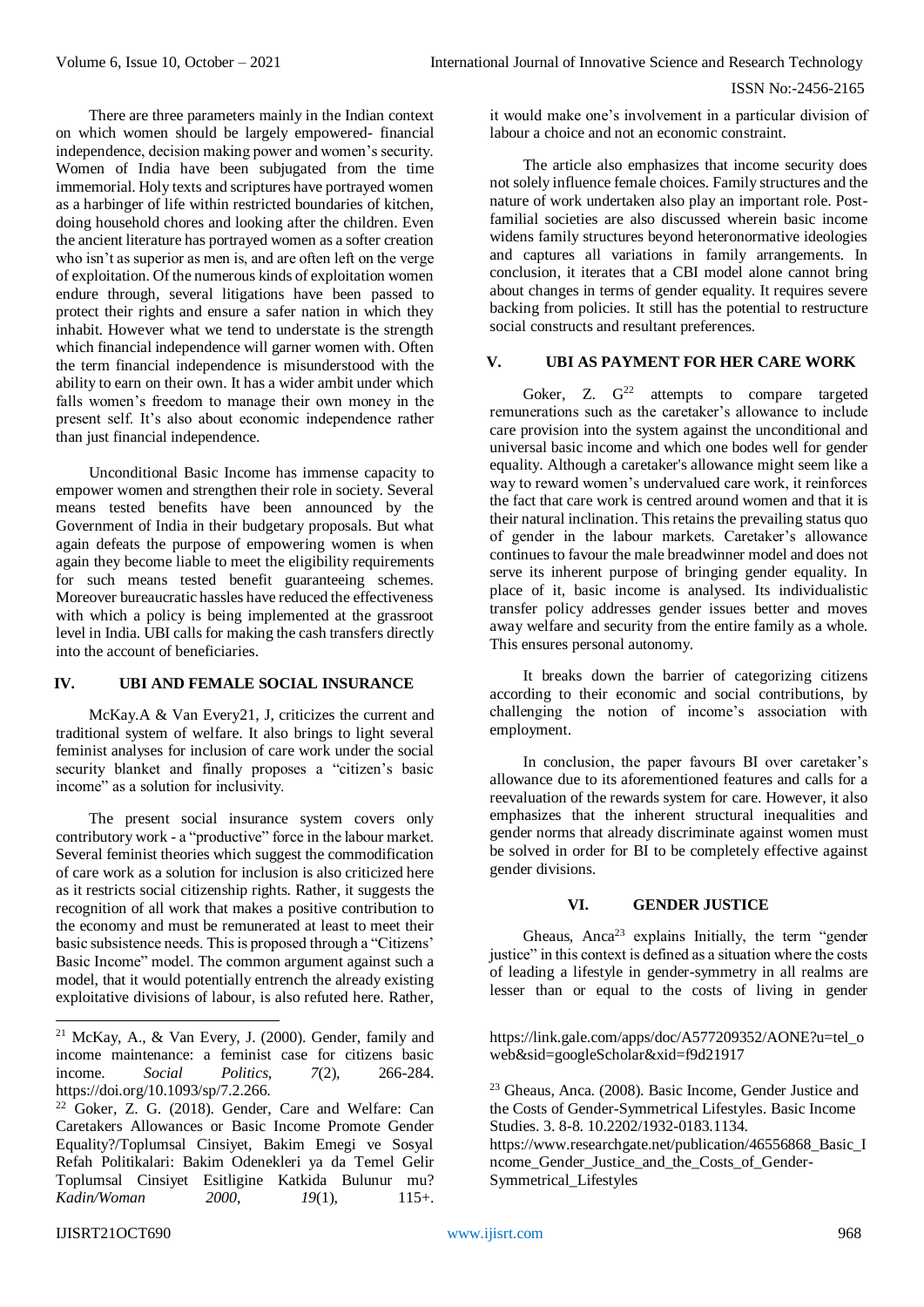asymmetry. The article argues that according to the above definition, UBI would entrench further gender division and does not advance any feminist motives. It is put forth here that the costs of a gender symmetrical lifestyle continue to increase in the long run with a UBI model. Pre-existing literature is reiterated as to how it can further loss of social capital, incentivize dropouts from the labour market, create negative psychological effects on women, etc. Provision of cash in place of services (like childcare) tends to polarize female preferences between career and care.

Additionally, it also emphasizes that with a UBI model, care as an option for men would be further devalued. It might also become highly privatized and the economic, social and psychological repercussions of the same are not ideal for women. UBI would simply raise the costs of leading a lifestyle in gender symmetry for both sexes. In conclusion, if all things were already just and equal, UBI could lower the costs for people to make their preferences between care and career. However, preferences are already not formed under just circumstances in reality.

# **VII. UBI AND WOMEN AS UNPAID DOMESTIC WORKERS**

Women are taken for granted as domestic workers and as unpaid workers. Hence Universal Basic Income will present a wonderful solution to empower them through proper justification. Jacqueline in her article<sup>24</sup> summarizes and reviews all arguments for the kinds of gender inequalities that UBI can eliminate. The major arguments given in support of that are firstly, that gender inequality stems from different sources both economically and socially. The common argument that UBI could possibly re-evaluate the remuneration and the state of care workers and further gender equality. It is also argued that variations in care/career tradeoffs are not usually taken into consideration in the above statement. It is done with an assumption that care and career are either/or choices for women to make, in which case UBI would hardly make any difference in providing autonomy in choices. The terms 'autonomy' and 'independence' as defined under UBI arguments are also reconsidered here. It fails to consider the interdependence of individual decisionmakers and how UBI would still not bring significant change under such circumstances.

Alternative policies, especially targeted allowances for caregivers, are compared against UBI here, which have a direct impact on low-paid, poor status workers. However, they also do not address all factors that contribute to gender inequity. In conclusion, it is said here that too much is expected out of UBI and it is not a panacea. UBI is still unclear as to what kind of gender inequality it can address. The alternatives to it are also equally problematic.

Income\_Lead\_to\_a\_More\_Gender\_Equal\_Society

-

# **VIII. IMPORTANCE OF UBI FOR ALL**

The coverage of typical programs today is far from 100%, so that a nationally universal basic income or even that was universal within poor regions of a country would be a substantial departure from the status quo. We calculate that the average country in the World Bank's ASPIRE database of low- and middle-income countries covered 11% of its population with some form of cash transfer (Ivaschenko et al., 2018). Mechanically, broader coverage could change the average impact of cash transfers by changing the identity of the average recipient. Generally speaking, existing programs have tended to target the poor or vulnerable widows, the elderly, low-income parents, and so on.

The average recipient of a UBI would thus tend to be less poor and less vulnerable than the recipients of existing programs. To forecast how exactly this would affect program impacts, we could potentially adjust existing analyses by reweighting each observation by an estimate of each household's (inverse) propensity to be treated, in an effort to give equal weight to impacts on all sorts of people. This would be a useful exercise, but it will inevitably yield only very imprecise estimates of the impacts on people who rarely qualify for the targeted programs, and no information at all about those with no chance of qualifying at all. The prospect of broader eligibility also increases the importance of understanding general equilibrium effects. Presumably, the more people are eligible and the more money flows into any area, the larger are the potential effects on prices and wages. Thus, examining impacts on entire populations is important to understand the effects of a UBI.25

# **IX. AN EXPERIMENTAL SURVEY**

An experimental survey was conducted to examine the attitude of female behavioral patterns towards the universal Basic Income. We analysed the response of female participants through an experimental survey conducted in August 2021, in India to study their behavioral pattern towards such unconditional Basic income as a social incentive towards working more.

| Gender      | Work  | Leisure |
|-------------|-------|---------|
| Male $(\%)$ | 79.41 | 20.58   |
| Female (%)  | 72.97 | 27.03   |

25 " Banerjee, Abhijit. Niehaus, Paul. Suri, Tavneet Universal basic income in the developing world". EconomicsMIT. February 4,2014. https://economics.mit.edu/files/16000

<sup>24</sup> O'Reilly, Jacqueline. (2008). Can a Basic Income Lead to a More Gender Equal Society?. Basic Income Studies. 3. 9-9. 10.2202/1932-0183.1135.

www.researchgate.net/publication/46556880\_Can\_a\_Basic\_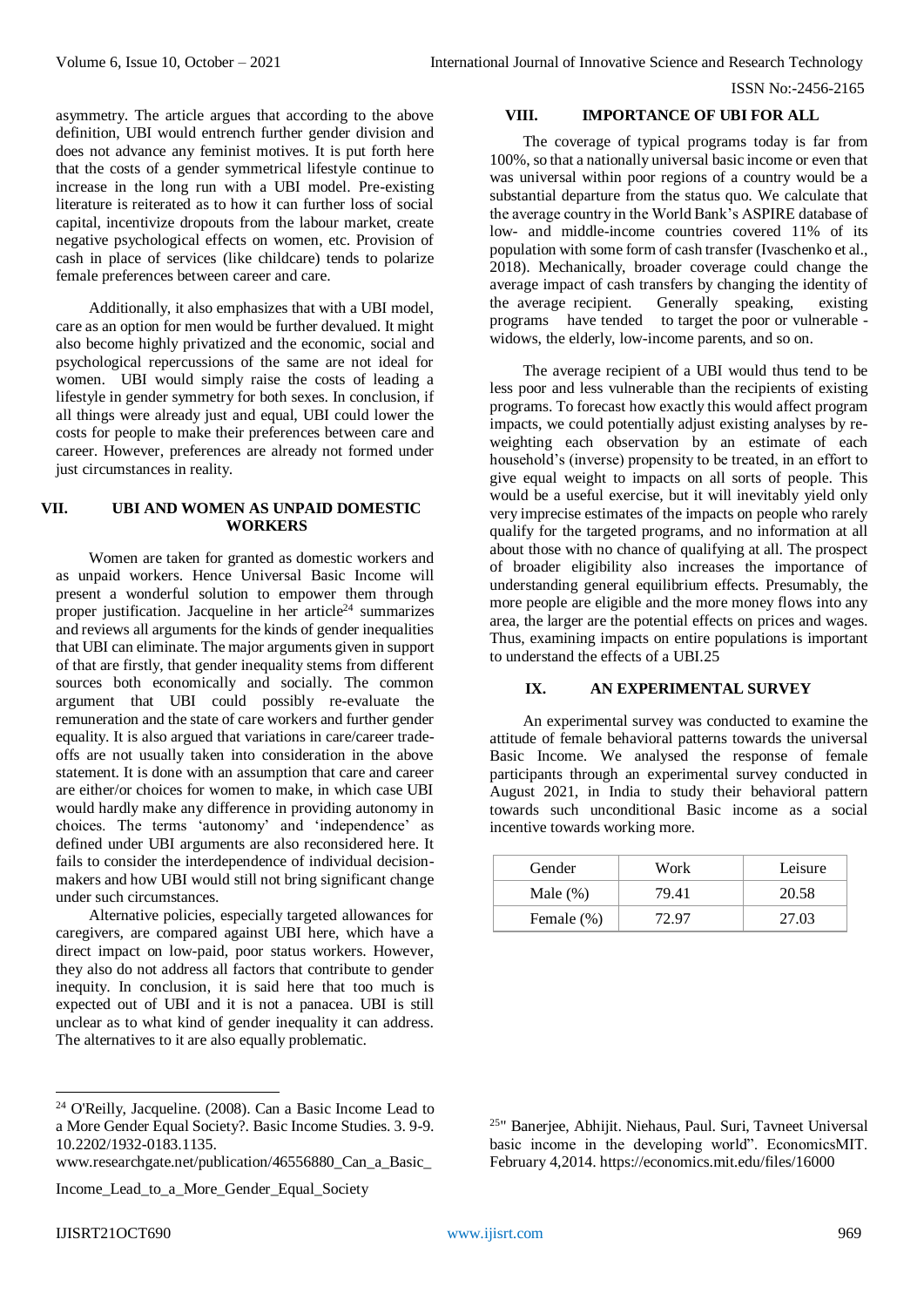

As it could be inferred that out of 68 of women who participated in the study, 80.88% were those who agreed that when a subsistence level of sum would be handed to them, they would rather choose to work and empower their community. 47 out of the total also believed that that modest sum would also facilitate the risk to innovate more ideas of business and entrepreneurship. Though both consider work as a preferred choice of Universal Basic Income, male is comparatively more work motivated. The behavioural pattern of this study group also conceded to the narrative that UBI would give the individual freedom to choose, financial independence and a sense of security.

In a basic income microsimulation study based on secondary data, conducted by Somer  $(2016)^{26}$ In Germany, it was observed that the percentage of those who do not participate in the labour market is lowered by 0.38%p for men and 1.65%p for women. In the case of men, the rate of working for 1 to 40 hours per week is almost unchanged, while the rate of working over 40 hours increases by 0.44%p. In the case of women, the rate of working for 1 to 40 hours per week increases by 1.99%p, while the rate of working over 40 hours decreases by only 0.33%p. The study also pointed out a significant pattern that the effects of basic income on the labour market are largely dependent on how the institutional designs are in a model.

In a work by Patricia Schulz<sup>27</sup> (2017) that if UBI is implemented unconditionally and at a level covering basic needs, would help tackle the structural inequalities inherited from the past, due to the sexual divide between the public and private sphere. Although the normative framework has improved in many countries of the North and South, and

women's education is now higher than men's in a number of countries, on average, women still face de facto unequal chances of political, economic and social participation. Their educational efforts are not rewarded the same: the higher their education, the greater the gender pay gap- one of the most depressing statistics one can consider. Lorena Lombardozzi (2020) also argues UBI to be a policy possessing transformative capacity to empower women and to strengthen their role in society should not be overestimated.<sup>28</sup>

However, the Manitoba Basic Annual Income Experiment (Mincome) in Canada recorded a modest reduction in the number of hours worked—1 percent for men, 3 percent for wives, and 5 percent for unmarried women which is statistically insignificant when time effects are controlled for (Hum and Simpson 1993).<sup>29</sup>

#### *UBI and Indian gender empowerment:*

UBI is essential for Indian Gender Empowerment majorly for three reasons:

- Targeting the poor in various social security schemes has always given rise to corrupt practices within administration on account of controversies and cumbersome procedure. Let's take the very example of BPL cards which are issued to people below the poverty line in India as a document of proof. This has been considered necessary at the time of verification at the time of various welfare schemes benefit distribution. But BPL cards have failed to track the deprivation of households and address gaps effectively with focus on multidimensionality of poverty.<sup>30</sup>
- In a country where the politics of redistribution is often centered around group-specific or individual specific patronage, such a job reservation and subsidized private goods, the argument for basic income for all stands a special appeal as part of minimum citizenship rights, rather than clientelistic favours dispensed by the politicians. 31
- In a country constituting  $48.5\%$  of the demography<sup>32</sup> as females, with only 19.9% of the labor force<sup>33</sup> accounted as women. India's low labor force participation rate for women is due in part to restrictive cultural norms

<sup>30</sup>Gaur, Seema. Rao, N. Srinivasa. (September 2020) "Poverty Measurement in India: A Status Update" Ministry of Rural Development. Working Paper No. 1/2020 [https://rural.nic.in/sites/default/files/WorkingPaper\\_Poverty\\_DoR](https://rural.nic.in/sites/default/files/WorkingPaper_Poverty_DoRD_Sept_2020.pdf) [D\\_Sept\\_2020.pdf](https://rural.nic.in/sites/default/files/WorkingPaper_Poverty_DoRD_Sept_2020.pdf)

<sup>31</sup> Bardhan, Pranabh. (January 11,2018), "Universal Basic Income-Its special Case for India" Indian Journal of Human Development. Institute for Human Development. [https://journals.sagepub.com/doi/abs/10.1177/0973703017734719?](https://journals.sagepub.com/doi/abs/10.1177/0973703017734719?journalCode=jhda) [journalCode=jhda](https://journals.sagepub.com/doi/abs/10.1177/0973703017734719?journalCode=jhda) 32

https://censusindia.gov.in/census\_and\_you/gender\_composit ion.aspx#:~:text=Indian%20Census%20has%20the%20

tradition,are%20 females%20in%20the%20 population. Census  $2011$ 

World Bank Group. " [https://data.worldbank.org/indicator/SL.TLF.TOTL.FE.ZS?l](https://data.worldbank.org/indicator/SL.TLF.TOTL.FE.ZS?locations=IN) [ocations=IN](https://data.worldbank.org/indicator/SL.TLF.TOTL.FE.ZS?locations=IN) " The World Bank Databank

<sup>&</sup>lt;sup>26</sup> Yi, Gunmin. " The Effects of Basic Income on Labour Supply" 25-27 Sepptember 2017, 17th BIEN Congress, Lisbon: Implementing a Basic Income [https://basicincome.org/wp](https://basicincome.org/wp-content/uploads/2015/01/Gunmin_Yi_The_Effects_of_Basic_Income_on_Labour_Supply.pdf)[content/uploads/2015/01/Gunmin\\_Yi\\_The\\_Effects\\_of\\_Basic\\_Inco](https://basicincome.org/wp-content/uploads/2015/01/Gunmin_Yi_The_Effects_of_Basic_Income_on_Labour_Supply.pdf) [me\\_on\\_Labour\\_Supply.p](https://basicincome.org/wp-content/uploads/2015/01/Gunmin_Yi_The_Effects_of_Basic_Income_on_Labour_Supply.pdf)

<sup>27</sup> Schulz Patricia. "Universal basic income in a feminist perspective and gender analysis". SAGE journals: GSP Forum. Published: January 31, 2017 [https://journals.sagepub.com/doi/abs/10.1177/1468018116686503?](https://journals.sagepub.com/doi/abs/10.1177/1468018116686503?journalCode=gspa) [journalCode=gspa](https://journals.sagepub.com/doi/abs/10.1177/1468018116686503?journalCode=gspa)

<sup>28</sup> Lombardozzi, Lorena. "Gender Inequality, SOcial Reproduction and the Universal Basic Income" Volume 91, Issue 2/ p. 317-323 *The Political Quarterly.* First Published: 03 April 2020. https://onlinelibrary.wiley.com/doi/abs/10.1111/1467-923X.12844 <sup>29</sup> Hum, Derek, and Wayne Simpson. 1993. "Economic Response to a Guaranteed Annual Income: Experience from Canada and the United States." Journal of Labor Economics 11 (1). https:// home.cc.umanitoba.ca/~simpson/JOLE1993.pdf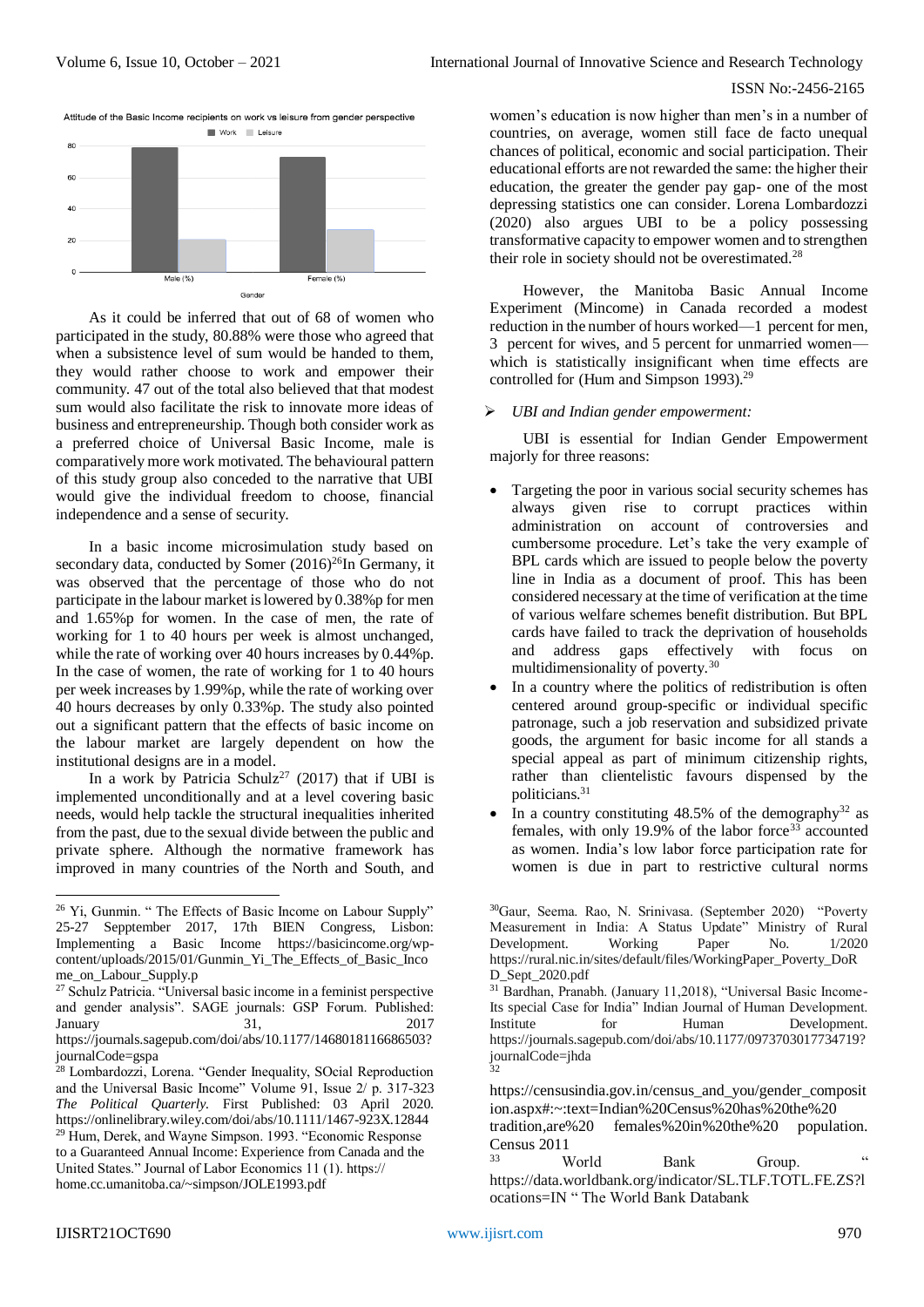regarding women's work, the gender wage gap, an increase in time spent for women continuing their education, and a lack of safety policies and flexible work offerings.<sup>34</sup> Added to it has been the low unemployment rates of women during Covid-19 pandemic. All this calls for UBI to accelerate the autonomy of women within their family and improve their well being.

# **X. INDIAN POPULATION FEMALE TO BE CALCULATED WITH REQUIRED AMOUNT OF UBI NEEDED BY MULTIPLYING POPULATION**

The poverty line in India is 1,059.42 Indian Rupees (62 PPP USD) per month in rural areas.

And 1,286 Indian Rupees in urban areas (75 PPP USD). The average of it accounts to Rs. 1172.5 Indian Rupees. Population of females in India is 48.5% as per 2011 Census. Total population of India in absolute terms as per census 2011 is 1,210,193,422. Number of women in the country in absolute figures is 48.5 % of the total population accounting to 586,943,810 (approximately). If we consider that the set amount for the poverty line is essential to meet the sustenance needs necessary for survival, then an equal amount of cash transfer has to be made to each woman, calculating a total of 688 Billion Indian Rupees per month.

#### **Model of UBI that brings about gender empowerment:**

The following diagram consolidates the impact of UBI on gender Justice.

Basic income has been attributed to give a minimum standard of living to women. It would enable them to have basic necessities, which are quintessential for their not mere survival but a healthy survival. As per the recent report of National Family Health Survey (NFHS) – 4 conducted by Ministry of Health and Family Welfare in 2015-16, 22.9% women (15-49 years of age) are underweight (BMI<sup>35</sup> less than 18.5 kg/m2). The five States having the highest percentage of

https://www.orfonline.org/research/promoting-femaleparticipation-in-urban-indias-labour-force-63693/

<sup>37</sup> Menon P., Deolalikar, Bhaskar. 2009. India State Hunger Index – Comparison of Hunger Across States. IFPRI/Welthungerhilfe/UC Riverside. Washington D.C., Bonn, Riverside https://www.globalhungerindex.org/casestudies/2009-india.html#:~:text=Menon%20P.%2C%20 Deolalikar%2C%20Bhaskar.%202009.%20

India%20State%20Hunger%20Index%20%E2%80%93%20

malnutrition among women are Jharkhand (31.5%), Bihar (30.4%), Dadra and Nagar Haveli (28.7%), Madhya Pradesh (28.4%), Gujarat (27.2%) and Rajasthan (27%).<sup>36</sup> In the state of Jharkhand, 57.1% of children<sup>37</sup> under five years of age are underweight. These undernourished girls are more prone to become an undernourished mother. This results in greater chance of producing an underweight baby, thus the unending intergenerational cycle continues. Despite numerous programs run by the Government of India, women cannot freely exercise their decision making right over the level of nutritious food they need and health services they require. Basic Income would give that autonomy to women to decide on how to utilize the cash transferred to them, depending on their needs.  $51.4\%$  of women in India<sup>38</sup> in reproductive age between 15 to 49 years are anaemic, due to hunger and nutritional value that is lacking in their diet. Moreover, being an active participant in the care economy, in the patriarchal construct of India, women have not been able to spare time and resources to look after themselves. Women's lower economic autonomy<sup>39</sup> may also be manifest in a weaker bargaining position of women within the family. Differential feeding and caregiving practices may favor boys over girls, thus leading to poorer nutritional outcomes for women and and girls, and making it more difficult for women to adequately fulfill even their traditional roles in caregiving and food systems.

The economically disadvantaged women in India face the problem of low economic freedom.<sup>40</sup> Economic violence against women can range from "denying women their most basic needs such as food, clothing, shelter, and so on, to more complex needs, including their economic independence and ability to participate in household purchasing decisions"<sup>41</sup> 74.8 percent of rural women in  $\text{India}^{42}$  are agricultural workers but only 9.3 percent own the land. Its consequences include threatening women's economic security and the potential for self-sufficiency. Economic violence can lead to putting women on a strict allowance or forcing them to beg

<sup>34</sup> Rao, Aditi. (March 2020) "Promoting Female Participation in India's Urban Labour Force" Observer Research Foundation, Issue Brief No. 348: p. 2; Wheebox

<sup>&</sup>lt;sup>35</sup> BMI or Body Mass Index is one of the most widely used metrics to measure individual health and nutritional status by assessing body mass per unit of the individual's height (squared)

<sup>&</sup>lt;sup>36</sup> Press Information Bureau. Government of India. Ministry of Women and Child Development . <https://pib.gov.in/newsite/PrintRelease.aspx?relid=200142> (Updated 12 March- 2020 17:15 IST)

Comparison%20of%20Hunger%20Across%20States.%20 IFPRI/Welthungerhilfe/UC%20Riverside.%20Washington% 20D.C.%2C%20Bonn%2C%20Riverside

<sup>38</sup> <https://www.indiafoodbanking.org/hunger>

<sup>&</sup>lt;sup>39</sup> Gender Equality And Food Security. Women's Empowerment as a Tool against Hunger. (2013) Asian Development Bank

https://www.adb.org/sites/default/files/publication/30315/ge nder-equality-and-food-security.pdf

<sup>40</sup> Ohlan R (2020) Muslim women in India: status of demographic, socioeconomic and health inequalities. J Muslim Minor Aff 40(3):429–440 <https://doi.org/10.1080%2F13602004.2020.1813991>

<sup>41</sup> Sanders CK (2015) Economic abuse in the lives of women abused by an intimate partner: a qualitative study. Violence Against Women 21(1):3–29

<https://doi.org/10.1177%2F1077801214564167>

https://asiapacific.unwomen.org/en/countries/india/dataon-women